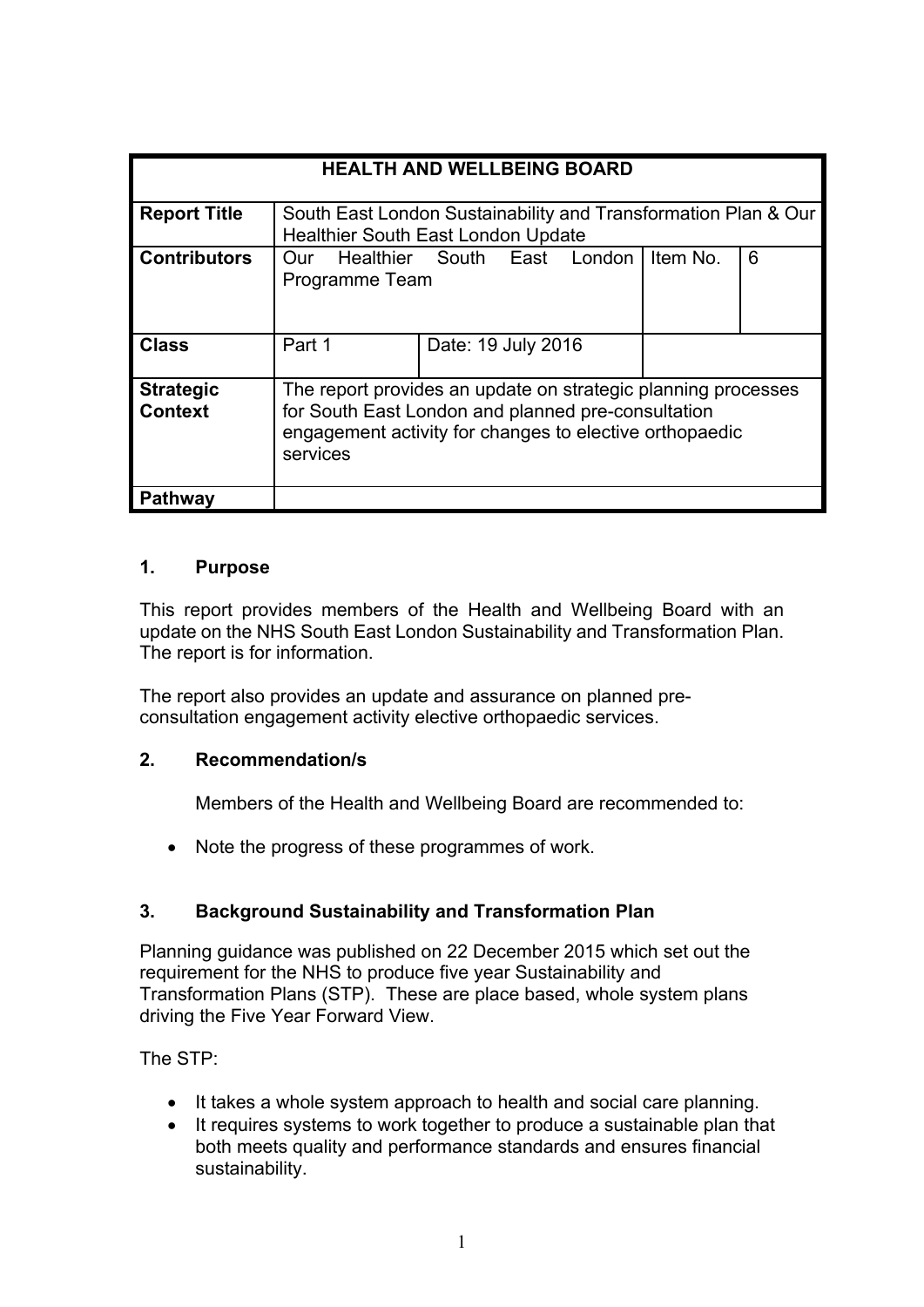- Requires commissioner and provider plans to align activity and finance and achieve the national standards on quality and performance.
- The STP is the single application and approval process for transformation funding for 2017/18 and thereafter.

A milestone submission was made in April setting out the geographical scope of the STP, "the footprint", and the governance arrangements. This submission is required by 30 June but planning and assurance process will continue thereafter.

Our starting point for the STP has been the CCG-led Our Healthier South East London strategy, but the STP has developed this work considerably further both in terms of collective governance and scope of plans across both commissioners and providers in our system. Under national guidance we have established a leadership team (the quartet) of four individuals from across each part of our system and refreshed our joint governance arrangements, notably the Strategic Planning Group. The quartet are:

Amanda Pritchard, CEO Guys and St Thomas NHSFT (overall SRO) Andrew Bland, CO Southwark CCG Andrew Parson, Chair Bromley CCG Barry Quirk, CEO Lewisham Council

The STP covers a number of areas not originally within OHSEL such as specialist commissioning (and NHSE specialist commissioning are partners to the plan), mental health and learning disabilities (Transforming Care Partnerships).

In addition an important provider productivity strand has developed which seeks to identify significant savings from collective working.

## **4. Current stage of the STP process**

The attached summary (Appendix 1) of the draft of the STP is the latest iteration of the document. To reach this point the document has been developed through a number of stages. Including:

- Initial draft developed using content provided by OHSEL Delivery Groups and organisations in SEL
- Direction and feedback from SROs and Delivery groups
- Feedback from NHSE on an initial draft including the reflection of national guidance
- Review by the Strategic Planning Group on 19 May
- Updated to reflect additional guidance from NHSE issued on 19 May
- Subsequent feedback on this document from NHSE and the STP Quartet – particularly Amanda Pritchard and Andrew Bland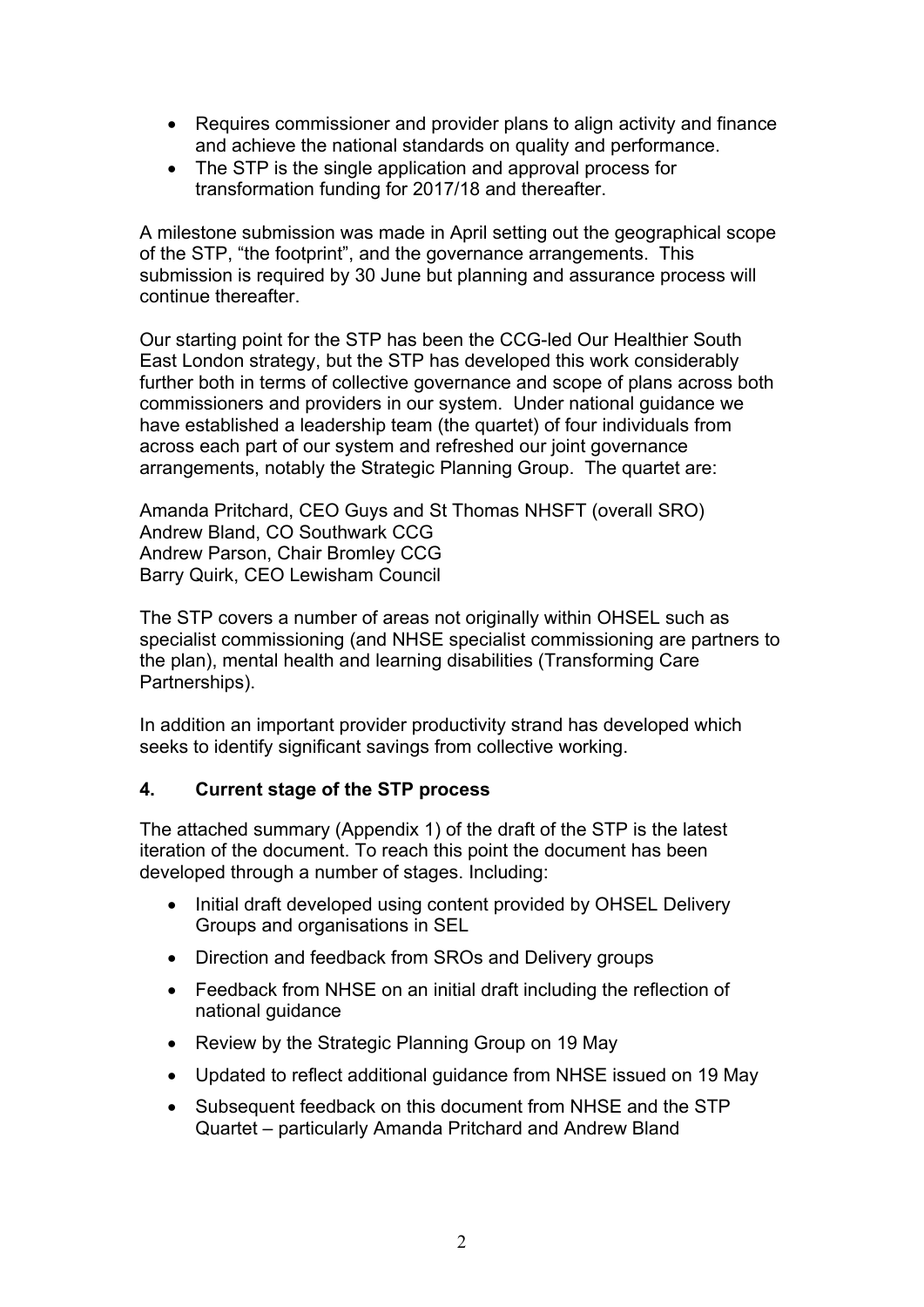#### *Summary of additional guidance*

Additional guidance was issued by NHSE on 19 May which:

- Gave a greater emphasis than previous guidance to a 'golden thread' of finance and the need to be clear on how each of the priorities contributes to the financial position
- Reiterated the need for a coherent strategy that reflects the 5YFV ambition
- Reiterated the need to focus on a 3-5 critical decisions required to shift the dial to close the three gaps
- Indicated that the submission will form the 'basis of a conversation' about the choices to be made and will be a work in progress
- Indicated that the plans will not need formal approval from boards or consultation
- Limits the submission to a maximum of 30 pages (with appendices including governance, workforce, estates and the local digital roadmap)

# **5. Collective decision making on our priorities**

It is important to note that will be collectively held to account for the commitments in the STP. As we move into the delivery of the programme we will be required to make decisions that benefit the system as a whole – either financially or for quality – which may impact differentially on individual providers or organisations.

At SPG on 19 May it was agreed that a piece of work will be undertaken, to outline process for dealing with these decisions through the delivery of the STP.

## **6. STP approval process**

Throughout this process it is recommended that organisations submit endorsements and comments from their meetings to the OHSEL inbox (SELStrategy@nhs.net). Comments will be collated and shared with the STP Executive, and Quartet.

The approval process for signing off the plan for final submission is outlined below: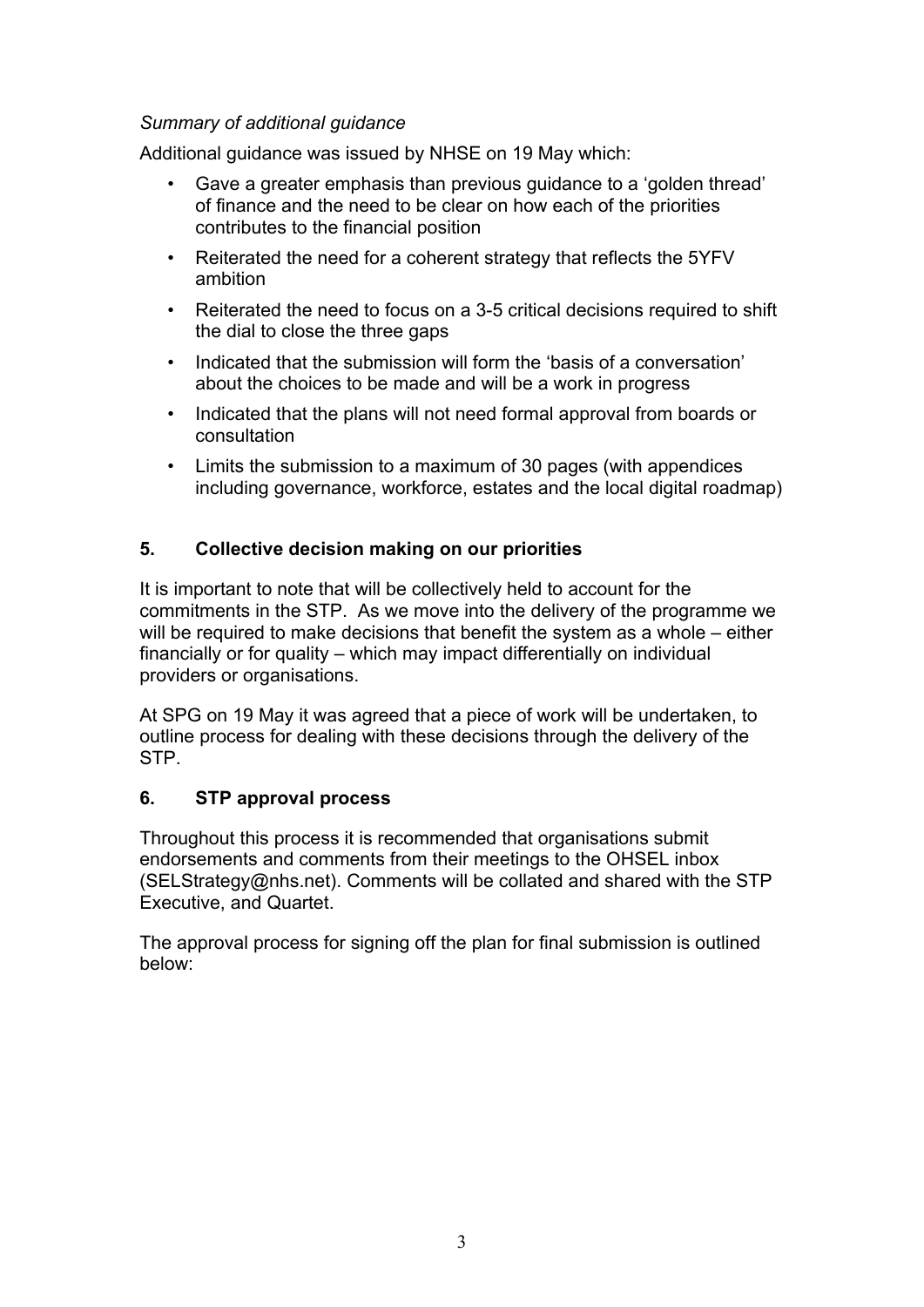7.



## **7. Elective Orthopaedic Services**

The strategy for south east London is clinically-led and developed, with over 300 clinicians, nurses, allied health professionals, social care staff, commissioners and others developing ideas through the six Clinical Leadership Groups (CLGs). Patient and public voices feed directly into the CLGs and support the work streams.

It is considered, following a series of meetings and events with the public, patient representatives and key stakeholders, that the Planned Care work stream is likely to develop proposals that will require public consultation.

Clinicians and managers from south east London's existing orthopaedic teams have formed a working group alongside patient representatives to develop a strategy to improve orthopaedic planned care and are currently exploring the benefits and feasibility of a consolidated elective orthopaedic service.

Specifications setting out the clinical requirements and standards for a proposed new model have been developed. A number of public and stakeholder workshops, events and other engagement activity are, therefore, being proposed to involve local people, key stakeholders and partners in the decision-making and planning of the new model and evaluation criteria.

In March The Committee in Common (CiC) agreed the outputs recommended by the orthopaedic working group and that work should be continued to develop options through the submission of further proposals, evaluation process and pre-consultation business case. Options have yet to be agreed.